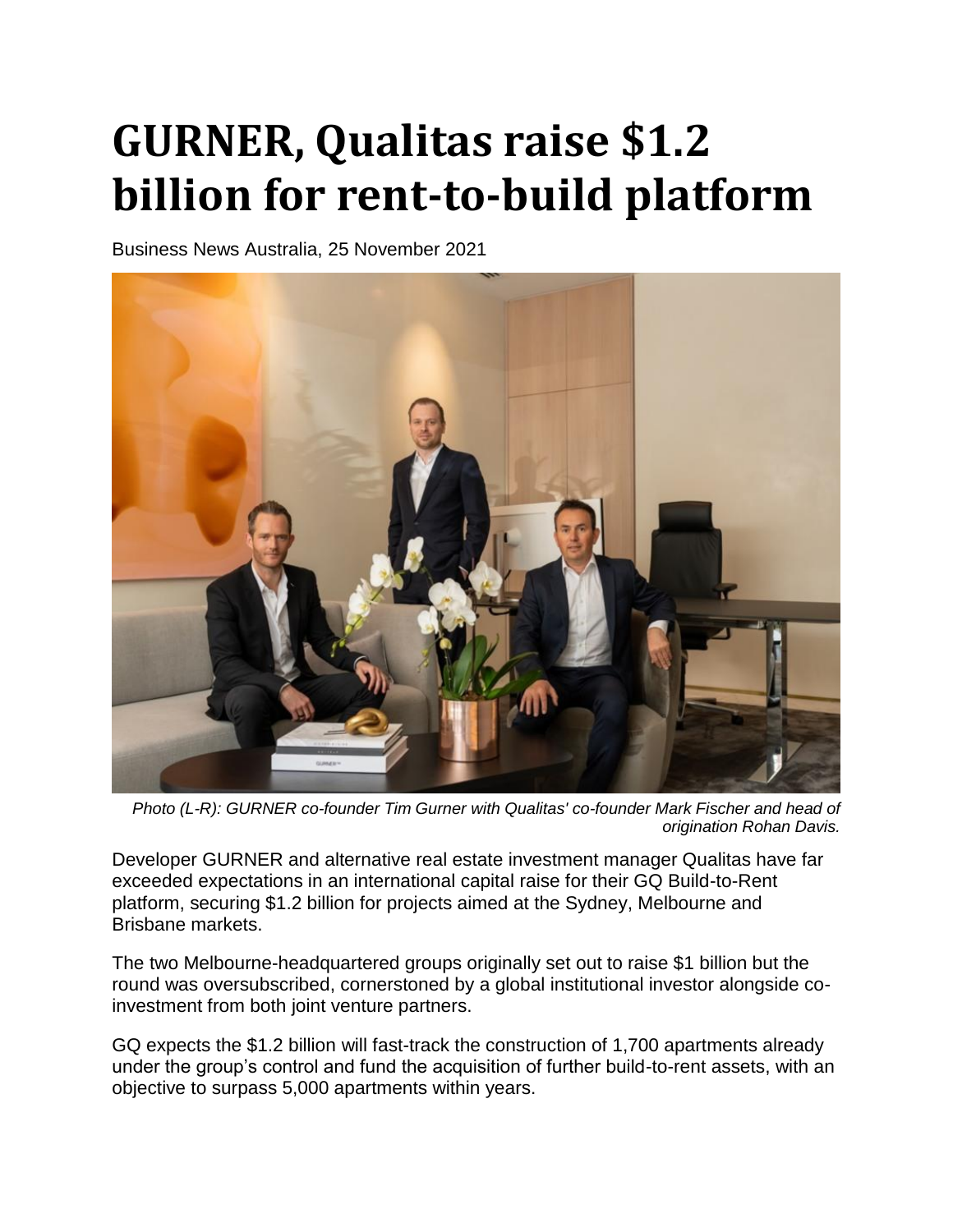The first seed site to launch under the platform will be the recently announced \$450 million, 385-residence project at 12 Hassall Street in Parramatta that GURNER and Qualitas acquired this month. The 2,049sqm site will yield 61 levels and likely include 4,000sqm of retail and commercial space, premium amenity and a rooftop facility once complete.

The platform's fully-funded status joins only a handful of local build-to-rent providers who have successfully raised capital, placing GQ - founded just 12 months ago - in an enviable position to lead the sector and continue to grow the platform.

"It is humbling to have witnessed such an overwhelming response to our capital raise, which became oversubscribed in such a short period of time," says GURNER founder and director Tim Gurner.

"The capital markets for build-to-rent right now are extremely competitive, and being able to secure this funding against such competition to launch our platform is very exciting.

"With majority of the capital now allocated we will soon be commencing another round of capital raising in the coming months as we look to aggressively grow the size of the fund, and as we prepare to commence construction across various projects in the next 12 months."



Artist's impression of the JV's Parramatta project.